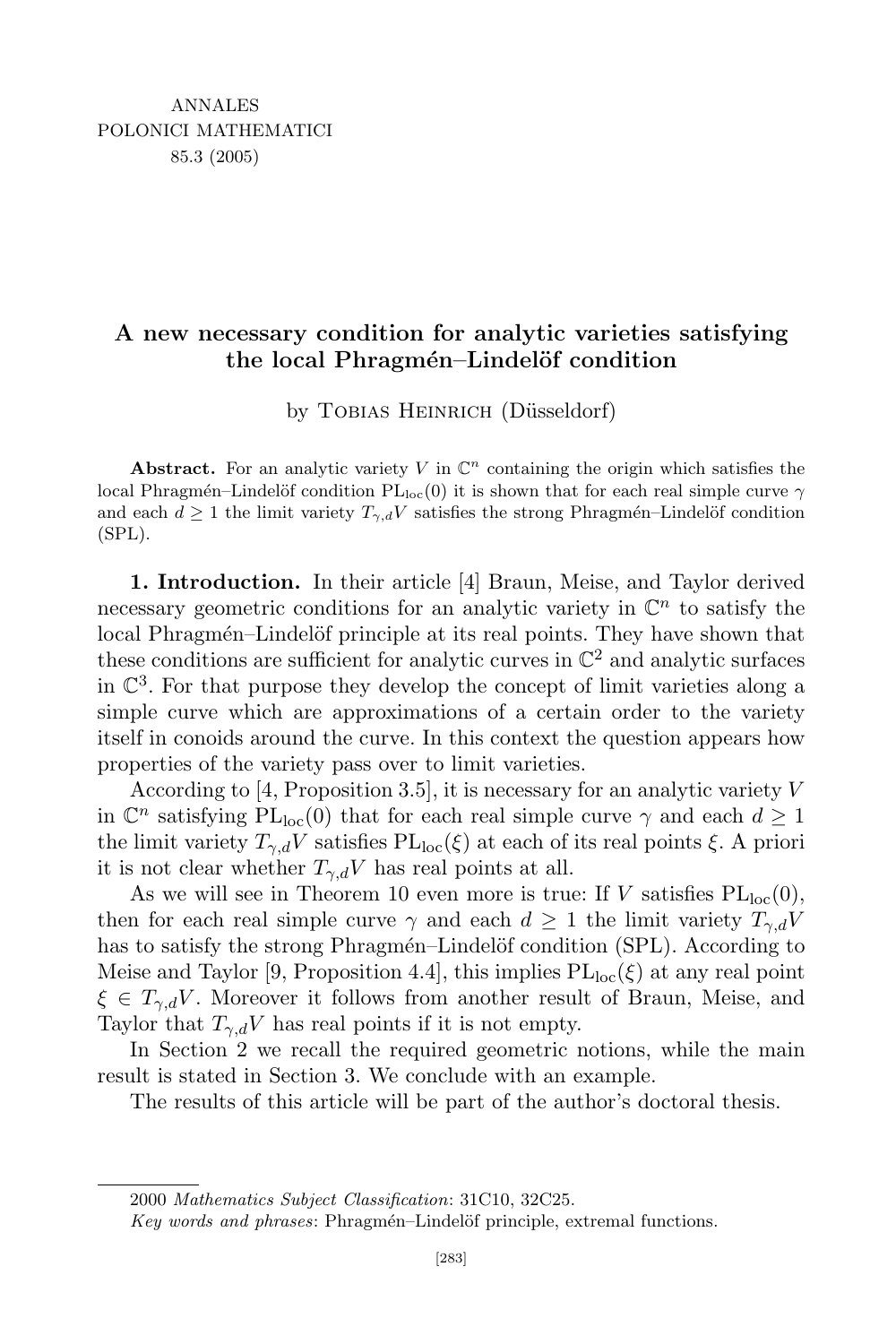## 284 T. Heinrich

2. Preliminaries. Throughout this paper  $|\cdot|$  will denote the Euclidean norm on  $\mathbb{C}^n$ . For  $a \in \mathbb{C}^n$  and  $r > 0$  let  $B(a, r) := \{z \in \mathbb{C}^n : |z - a| < r\}$ . For the geometric notions required below we refer to Chirka [7] and for example to Braun, Meise, and Taylor [4].

An analytic variety  $V$  in  $\mathbb{C}^n$  is defined to be an analytic subset of some open set in  $\mathbb{C}^n$ . Denote by  $V_{reg}$  (resp.  $V_{sing}$ ) the set of regular (resp. singular) points in V. If the dimension (see  $(7, 2.3 \text{ and } 2.4)$ ) at all points of V equals  $k \in \mathbb{N}$ , then V is said to be of pure dimension k.

DEFINITION 1. A simple curve  $\gamma$  in  $\mathbb{C}^n$  is a map  $\gamma : ]0, \alpha[ \rightarrow \mathbb{C}^n$  which for some  $\alpha > 0$  and some  $q \in \mathbb{N}$  admits a convergent Puiseux series expansion

$$
\gamma(t) = \sum_{j=q}^{\infty} \xi_j t^{j/q} \quad \text{ with } |\xi_q| = 1.
$$

A real simple curve is a simple curve with range contained in  $\mathbb{R}^n$ .

DEFINITION 2. Let V be an analytic variety of pure dimension  $k \geq 1$ in  $\mathbb{C}^n$  which contains the origin, let  $\gamma : ]0, \alpha[ \to \mathbb{C}^n$  be a simple curve, and let  $d \geq 1$ . Then for  $t \in [0, \alpha]$  we define

$$
V_{\gamma, d, t} := \{ w \in \mathbb{C}^n : \gamma(t) + t^d w \in V \} = \frac{1}{t^d} (V - \gamma(t)),
$$

and we define the *limit variety*  $T_{\gamma,d}V$  of V along  $\gamma$  as the set

$$
T_{\gamma,d}V := \left\{ \zeta \in \mathbb{C}^n \middle| \begin{array}{l} \zeta = \lim_{j \to \infty} z_j, \text{ where } z_j \in V_{\gamma,t_j,d} \text{ for } j \in \mathbb{N}, \\ \text{and } (t_j)_{j \in \mathbb{N}} \text{ is a null-sequence in } ]0,\alpha[ \end{array} \right\}.
$$

If it is clear from the context we will just write  $V_t$  instead of  $V_{\gamma,d,t}$ .

DEFINITION 3. Let V be an analytic variety in  $\mathbb{C}^n$  and let  $\Omega$  be an open subset of V. A function  $u : \Omega \to [-\infty, \infty]$  is called *plurisubharmonic* if it is locally bounded above, plurisubharmonic in the usual sense on the regular points of V in  $\Omega$ , and satisfies

$$
u(z) = \limsup_{\zeta \in \Omega_{\text{reg}}, \zeta \to z} u(\zeta)
$$

at the singular points z of V in  $\Omega$ . We denote by  $PSH(\Omega)$  the set of all plurisubharmonic functions on Ω.

Our aim is to relate the following two Phragmén–Lindelöf principles:

DEFINITION 4. For  $\xi \in \mathbb{R}^n$  and  $r_0 > 0$  let  $V \subset B(\xi, r_0)$  be an analytic variety in  $\mathbb{C}^n$  which contains  $\xi$ . We say that V satisfies the condition  $\text{PL}_{\text{loc}}(\xi)$ if there exist positive numbers A and  $r_0 \geq r_1 \geq r_2$  such that each  $u \in$  $PSH(V \cap B(\xi, r_1))$  satisfying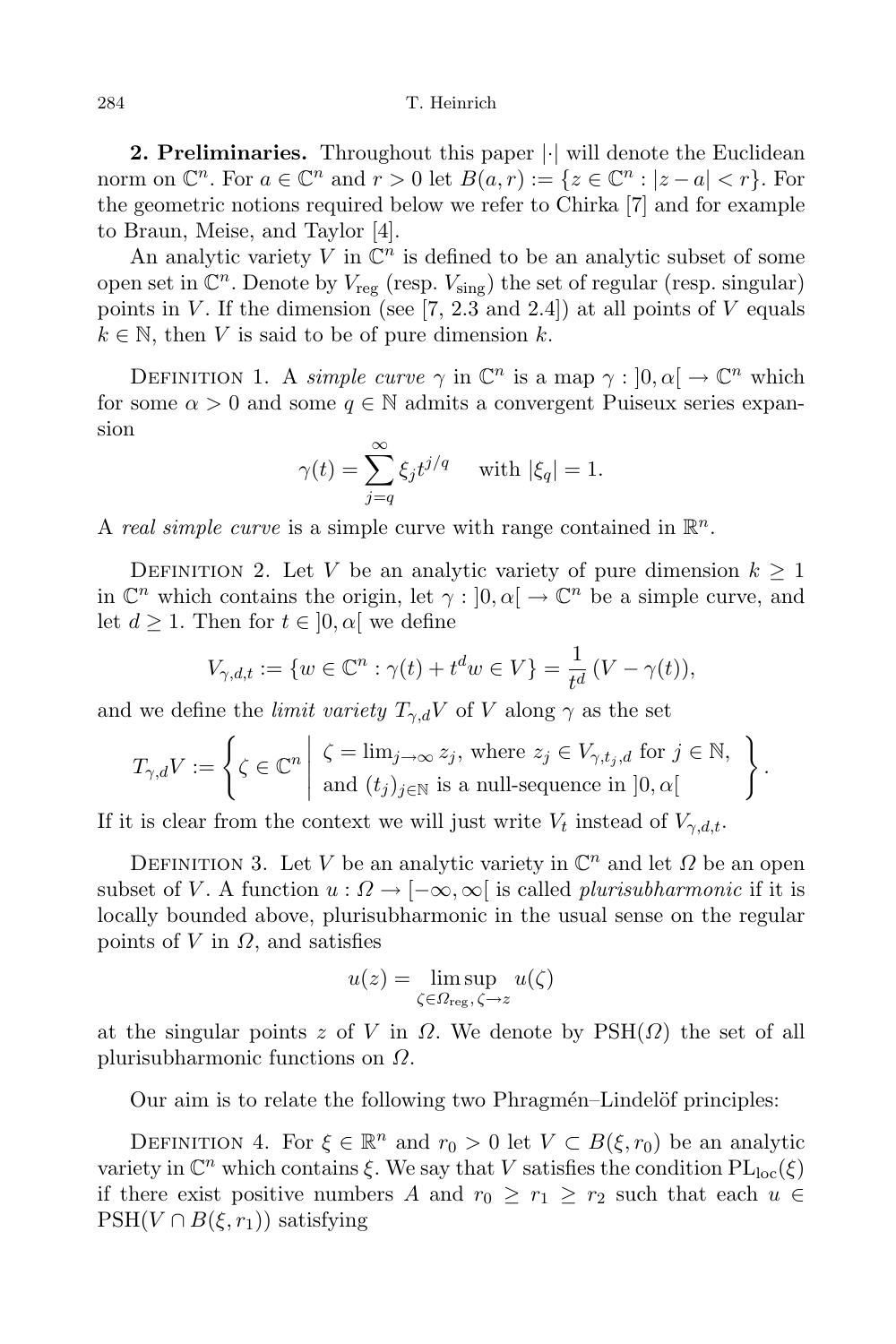$$
\begin{aligned} & (\alpha) \ u(z) \le 1, \ z \in V \cap B(\xi, r_1), \\ & (\beta) \ u(z) \le 0, \ z \in V \cap \mathbb{R}^n \cap B(\xi, r_1), \end{aligned}
$$

also satisfies

$$
(\gamma) \ u(z) \le A|\operatorname{Im} z|, \ z \in V \cap B(\xi, r_2).
$$

REMARK. In 1973 Hörmander [8] used the local Phragmén–Lindelöf principle to characterize the surjectivity of linear partial differential operators with constant coefficients on the space of real analytic functions on  $\mathbb{R}^n$ . The condition  $PL<sub>loc</sub>$  is considered for example in Braun, Meise, and Taylor [4], where necessary conditions in any dimension which are sufficient in dimension two and three are derived.

DEFINITION 5. Let V be an algebraic variety in  $\mathbb{C}^n$ . We say that V satisfies the condition (SPL) if there exists  $A \geq 1$  such that each  $u \in \text{PSH}(V)$ satisfying

$$
(\alpha) \ u(z) \le |z| + o(|z|), \ z \in V,
$$

$$
(\beta) u(z) \leq 0, z \in V \cap \mathbb{R}^n,
$$

also satisfies

( $\gamma$ )  $u(z) \leq A \vert \text{Im } z \vert, z \in V$ .

REMARK. For equivalent characterizations of (SPL) we refer to Braun, Meise, and Taylor [1]. Its meaning for linear partial differential operators is explained in Meise and Taylor [9] and Braun, Meise, and Taylor [2].

3. (SPL) on limit varieties as a necessary condition for a variety to satisfy  $PL<sub>loc</sub>(0)$ . Braun, Meise, and Taylor have shown in [3] that the condition (SPL) can be characterized by estimates for extremal functions which are defined as follows:

DEFINITION 6. (a) For D a domain in  $\mathbb{C}^n$ , h a continuous plurisubharmonic function on  $D, V$  an analytic variety in  $\mathbb{C}^n$  which is contained in an open set containing D, and E a subset of D, the extremal function of  $E$ *relative to*  $V, h, D$  is defined as

$$
U_E(z;h,V,D) := \sup \left\{ u(z) \mid u \in \mathrm{PSH}(V \cap D), \atop u \leq h \text{ on } V \cap D \text{ and } u \leq 0 \text{ on } V \cap E \right\}.
$$

(b) For an analytic variety V in  $\mathbb{C}^n$  and  $B, \varrho > 0$  we set

$$
U^{\varrho}(z,V,B):=\sup\left\{\varphi(z)\left|\begin{array}{l}\varphi\in{\rm PSH}(V),\\ \varphi(w)\leq \min(|w|+B,\varrho|{\rm Im}\, w|)\text{ for all }w\in V\end{array}\right.\right\}.
$$

We introduce some notations which will be used in the following: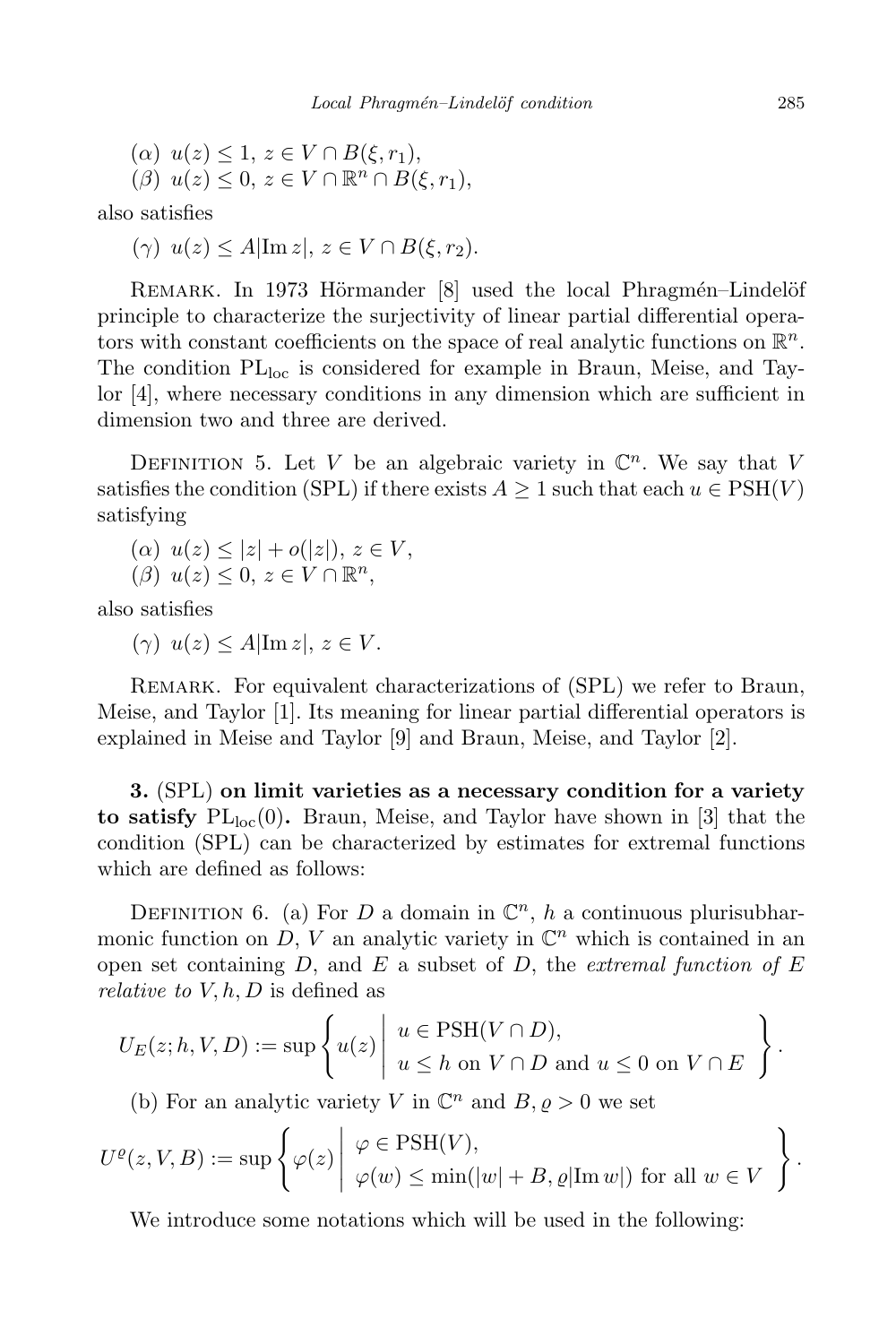NOTATION 7. (a) For  $R, \varepsilon, B > 0$  define

$$
K(R, \varepsilon, B) := \{ z \in \mathbb{C}^n : |\text{Im } z| \le \varepsilon(|z| + B), |z| \le R/2 \}.
$$

(b) For  $z \in \mathbb{C}^n$  we set  $h(z) := |z| + B$ .

We recall [10, Lemma 2.9]:

LEMMA 8. The function  $H: \mathbb{C}^n \to \mathbb{R}, H(z) := \frac{1}{2}(|\text{Im } z|^2 - |\text{Re } z|^2), \text{ is}$ plurisubharmonic and has the following properties:

- (a)  $H(z) \leq |\text{Im } z|, |z| \leq 1,$ n ,
- (b)  $H(z) \le |\text{Im } z| \frac{1}{2}, |z| = 1, \quad \text{(d)}$   $H(iy) \ge 0, y \in \mathbb{R}^n$ .

As a first step the next lemma provides estimates for local extremal functions.

LEMMA 9. For  $r_0 > 0$  let  $V \subset B(0,r_0)$  be an analytic variety of pure dimension  $k \geq 1$  in  $\mathbb{C}^n$  which contains the origin. Suppose V satisfies  $PL<sub>loc</sub>(0)$  with positive numbers A and  $r_0 \geq r_1 \geq r_2$  as in Definition 4. Let  $\gamma : [0, \alpha] \to \mathbb{R}^n$  be a real simple curve and  $d \geq 1$ . Then for all  $R, \varepsilon, B > 0$ with  $R \geq 2B$  there exists  $0 < t_0 \leq \alpha$  such that for each  $0 < t < t_0$ ,

(1) 
$$
U_{K(R,\varepsilon,B)}(w;h,V_t,B(0,R)) \leq 8A|\text{Im }w|, \quad w \in V_t \cap B(0,R/8).
$$

*Proof.* We may assume  $0 < r_2 \le r_1 < 1$ . Then we can find  $0 < t_0 \le \alpha$ such that  $t^d R/8 + r_1 \leq 1$  and  $\gamma(t) + t^d(V_t \cap B(0, R)) \subset V \cap B(0, r_2)$  for all  $0 < t < t_0$ . Let  $u \in \text{PSH}(V_t \cap B(0,R))$  satisfy  $u \leq h$  on  $V_t \cap B(0,R)$  and  $u \leq 0$ on  $V_t \cap K(R, \varepsilon, B)$ . Note that any function appearing in the supremum on the left hand side of (1) has these properties. For  $z \in \gamma(t) + t^d(V_t \cap B(0, R)) =$  $V \cap B(\gamma(t), t^d R)$  we define

$$
v(z) = v(\gamma(t) + t^d w) := u(w) = u\left(\frac{1}{t^d} (z - \gamma(t))\right).
$$

If  $z \in \gamma(t) + t^d(V_t \cap B(0,R/2)) = V \cap B(\gamma(t), t^d R/2)$  then  $v(z)$  can be estimated as follows:

$$
v(z) = u(w) \le |w| + B \le \frac{R}{2} + \frac{R}{2} = R.
$$

Since  $B(0, R/2) \cap \mathbb{R}^n \subset K(R, \varepsilon, B)$  we see that for

$$
z \in \gamma(t) + t^d(V_t \cap \mathbb{R}^n \cap B(0, R/2))
$$
  
=  $\mathbb{R}^n \cap [\gamma(t) + t^d(V_t \cap B(0, R/2))] = V \cap \mathbb{R}^n \cap B(\gamma(t), t^d R/2)$ 

we have  $v(z) = u(w) \leq 0$ .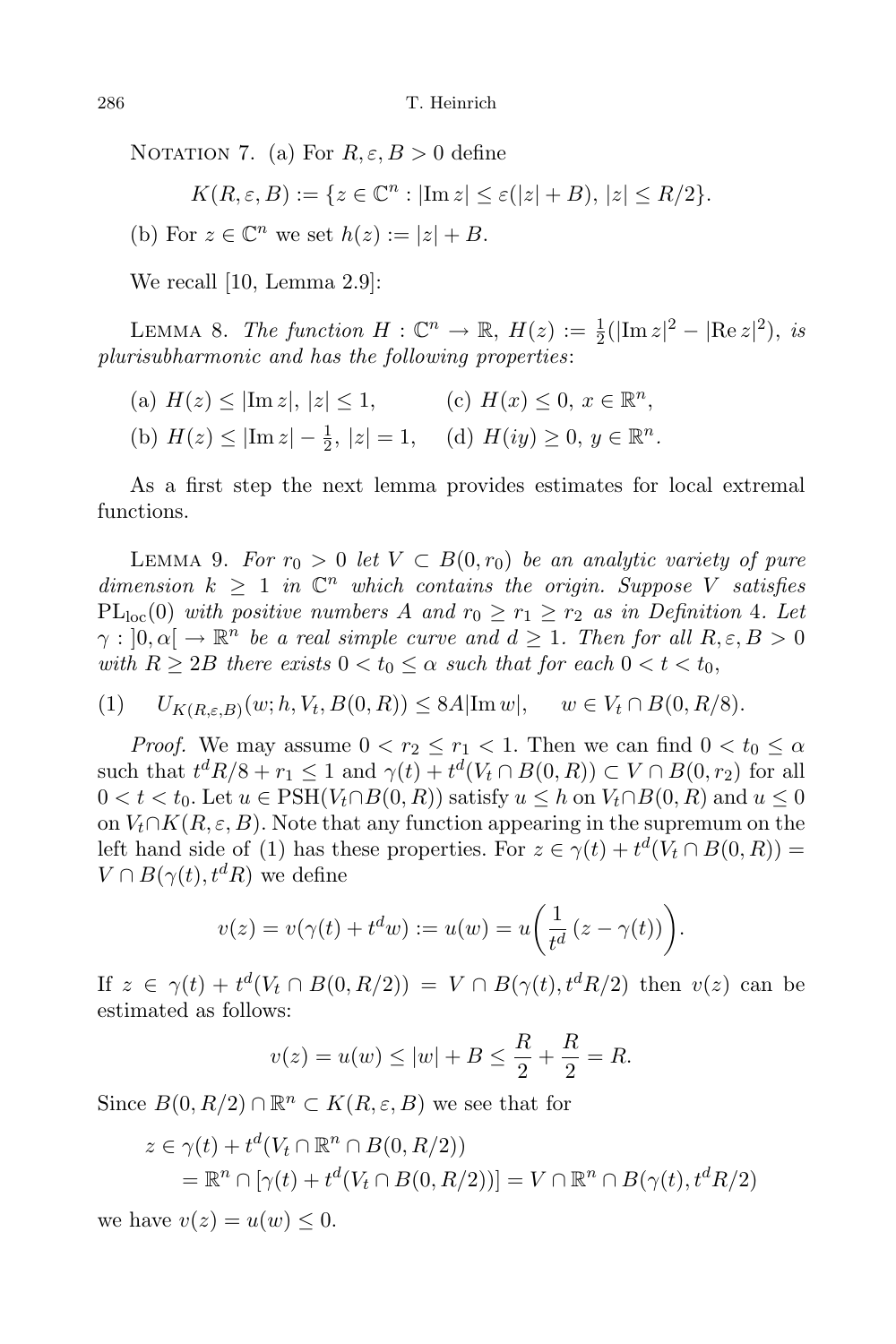Fix  $w_0 \in V_t \cap B(0, R/8)$  and set  $z_0 := \gamma(t) + t^d w_0 \in V \cap B(\gamma(t), t^d R/8)$ . Let  $r := t^d R/4$ . Then each  $z \in V$  with  $|z - \text{Re } z_0| < r$  satisfies

$$
|z - \gamma(t)| \le |z - \text{Re } z_0| + |\text{Im } z_0| + |z_0 - \gamma(t)|
$$
  
= |z - \text{Re } z\_0| + |\text{Im}(z\_0 - \gamma(t))| + |z\_0 - \gamma(t)|  
< \le |z - \text{Re } z\_0| + 2|z\_0 - \gamma(t)|  
< r + 2t^d \frac{R}{8} = t^d \frac{R}{4} + t^d \frac{R}{4} = t^d \frac{R}{2},

hence  $z \in B(\gamma(t), t^d R/2)$ . Let H be the function from Lemma 8. We define

$$
\widetilde{v}(z) := \max \left\{ \frac{r}{2R} \left( v(z) + 2RH\left(\frac{z - \text{Re } z_0}{r}\right) \right), |\text{Im } z| \right\}
$$

for  $z \in V$  with  $|z - \text{Re } z_0| < r$ , and  $\tilde{v}(z) := |\text{Im } z|$  for  $z \in V \cap B(0, r_1)$  with  $|z - \text{Re } z_0| \ge r$ . For  $z \in V$  with  $|z - \text{Re } z_0| = r$  we obtain from Lemma 8(b)

$$
\frac{r}{2R} \left( v(z) + 2RH\left(\frac{z - \text{Re } z_0}{r} \right) \right)
$$
  
\n
$$
\leq \frac{r}{2R} \left( R + 2R\left( \left| \text{Im } \frac{z - \text{Re } z_0}{r} \right| - \frac{1}{2} \right) \right) = |\text{Im } z|,
$$
  
\n
$$
\approx \varepsilon \text{ DSTU}(V \cap P(0, \dots)) \cdot \Gamma \quad \text{or} \quad \Gamma \text{ with } \Gamma \text{ is the initial condition.}
$$

hence  $\widetilde{v} \in \mathrm{PSH}(V \cap B(0,r_1))$ . For  $z \in V$  with  $|z - \mathrm{Re} z_0| < r$  it follows from Lemma  $8(a)$  that

$$
\frac{r}{2R}\left(v(z) + 2RH\left(\frac{z - \text{Re } z_0}{r}\right)\right) \le \frac{r}{2R}\left(R + 2R\middle|\text{Im }\frac{z - \text{Re } z_0}{r}\right)\right)
$$

$$
= \frac{r}{2} + |\text{Im } z| \le t^d \frac{R}{8} + r_1 \le 1
$$

for  $t < t_0$ . The hypothesis on u and Lemma 8(c) imply that  $\tilde{v}(z) \leq 0$  on  $V \cap \mathbb{R}^n \cap B(0,r_1)$ , so  $\tilde{v}$  satisfies the conditions  $(\alpha)$  and  $(\beta)$  in the definition of  $\mathbb{R}^n$ tion of PL<sub>loc</sub>(0). Hence  $\tilde{v}(z) \leq A|\text{Im } z|$  for  $z \in V \cap B(0,r_2)$ . According to Lemma 8(d) we can write

$$
\frac{r}{2R}u(w_0) = \frac{r}{2R}v(z_0) \le \tilde{v}(z_0) \le A|\text{Im } z_0|,
$$

which implies

$$
u(w_0) \le \frac{2R}{r} A|\text{Im}\, z_0| = \frac{2R}{t^d R/4} A|\text{Im}(\gamma(t) + t^d w_0)| = 8A|\text{Im}\, w_0|,
$$

so estimate (1) holds for any  $w_0 \in V_t \cap B(0, R/8)$ . ■

The proof of the following theorem is based on the proof of Braun, Meise, and Taylor [3, Theorem 3.12].

THEOREM 10. For  $r > 0$  let  $V \subset B(0,r)$  be an analytic variety of pure dimension  $k \geq 1$  in  $\mathbb{C}^n$  which contains the origin. If V satisfies  $PL_{loc}(0)$ , then  $T_{\gamma,d}V$  satisfies (SPL) for each real simple curve  $\gamma$  and each  $d \geq 1$ .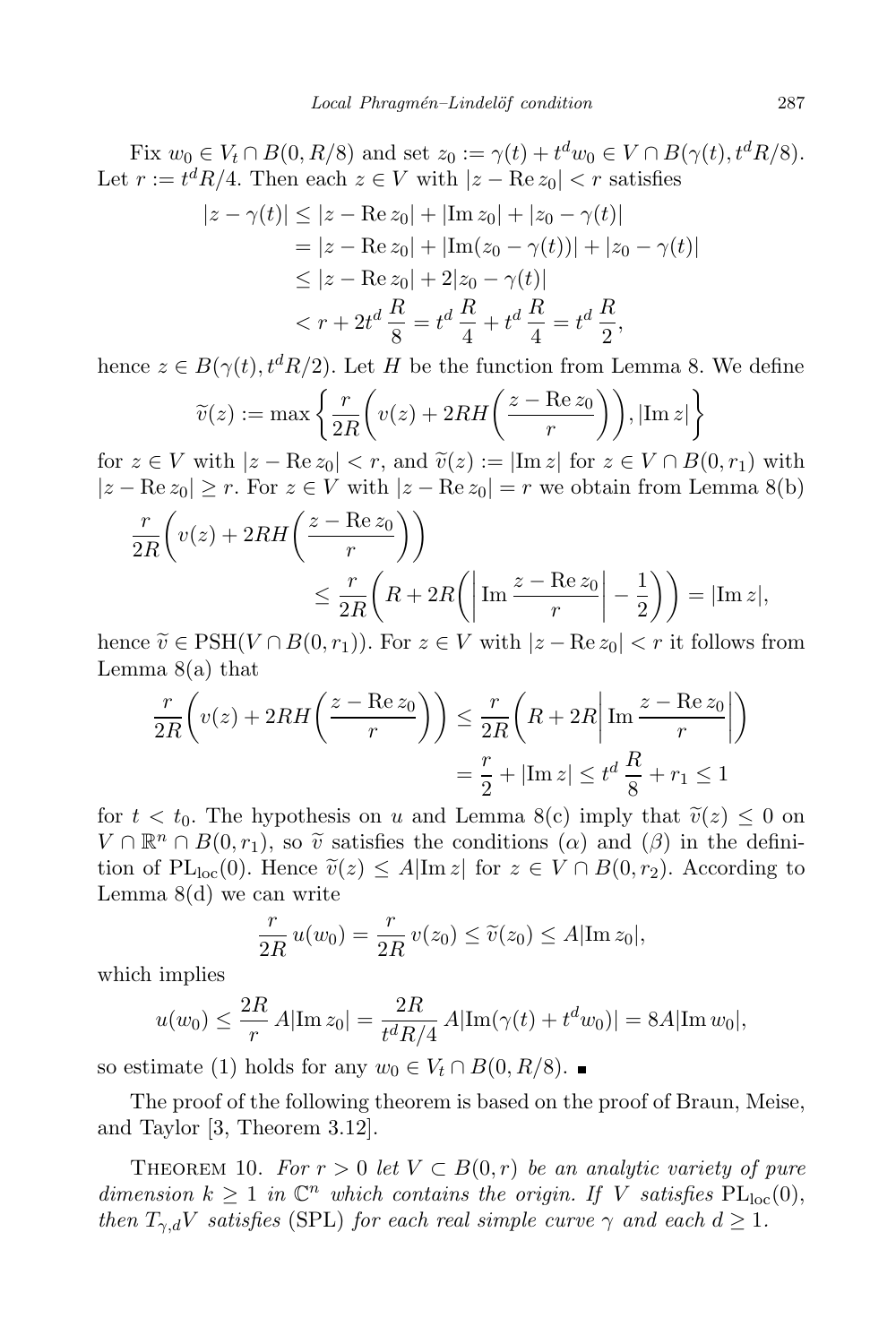*Proof.* According to [3, Lemma 3.2(b) and Lemma 3.5],  $T_{\gamma,d}V$  has the property (SPL) if and only if there exists  $A' \geq 1$  such that for each  $\rho > 0$ and each  $B > 0$  the following condition holds:

(2) 
$$
U^{\varrho}(z,T_{\gamma,d}V,B) \leq A'|\text{Im }z|, \quad z \in (T_{\gamma,d}V)_{\text{reg}}.
$$

Fix  $B, \varrho > 0$ . Let  $u \in \text{PSH}(T_{\gamma,d}V)$  satisfy  $u(z) \le \min(|z| + B, \varrho |\text{Im } z|)$  for  $z \in$  $T_{\gamma,d}V$ . Let  $\varepsilon > 0$ . If  $z \in K(R,\varepsilon,B)$  then  $\varrho |\text{Im } z| \leq \varrho \varepsilon (|z|+B) \leq \varrho \varepsilon (B+R/2),$ hence  $u - \varrho \varepsilon (B + R/2) \leq 0$  on  $T_{\gamma,d} V \cap K(R, \varepsilon, B)$ . For  $h(z) = |z| + B$  and  $w \in T_{\gamma,d}V \cap B(0,R)$  it follows that

(3) 
$$
U^{\varrho}(w,T_{\gamma,d}V,B) \leq U_{K(R,\varepsilon,B)}(w;h,T_{\gamma,d}V,B(0,R)) + \varrho \varepsilon (B+R/2).
$$

Fix  $w \in (T_{\gamma,d}V)_{\text{reg}}$  and choose sequences  $(t_j)_{j\in\mathbb{N}}$  in  $[0,\infty[$  with  $\lim_{j\to\infty} t_j=0$ and  $(w_j)_{j\in\mathbb{N}}$  satisfying  $w_j \in V_{t_j}$  for each  $j \in \mathbb{N}$  and  $\lim_{j\to\infty} w_j = w$ . Choose  $R > \max(8|w|, 2B)$ ; then  $(V \cap B(0,R))_{i \in \mathbb{N}}$  converges to  $T_{\gamma,d}V \cap B(0,R)$  in the sense of  $[12, \text{Definition } 4.3]$ , according to  $[4, \text{Theorem } 2.7(d)]$ . Note that the following estimates are valid for any  $\varepsilon > 0$ . Hence [12, Theorem 4.4] (see also [3, Theorem 3.8]) implies

(4) 
$$
U_{K(R,\varepsilon,B)}(w;h,T_{\gamma,d}V,B(0,R)) \leq \liminf_{j \to \infty} U_{K(R,\varepsilon,B)}(w_j;h,V_{t_j},B(0,R)).
$$

For  $w \in B(0, R/8)$  we may assume  $w_j \in B(0, R/8)$  for almost all  $j \in \mathbb{N}$ . Denote by  $A$  the constant from Definition 4. Then we can apply  $(1)$  to the right hand side of (4) and obtain

$$
U_{K(R,\varepsilon,B)}(w;h,T_{\gamma,d}V,B(0,R)) \leq 8A|\text{Im }w|.
$$

Together with (3) this yields

$$
U^{\varrho}(w, T_{\gamma, d}V, B) \leq 8A|\text{Im } w| + \varrho \varepsilon (B + R/2).
$$

Since this holds for any  $\varepsilon > 0$ , the claim is proved with  $A' = 8A$ .

REMARK 11. It follows from Theorem 10 and the proof of [3, Corollary 3.15] that for each variety V satisfying  $PL_{loc}(0)$ , each real simple curve  $\gamma$ , and each  $d \geq 1$  for which  $T_{\gamma,d}V$  is not empty, the intersection  $T_{\gamma,d}V \cap \mathbb{R}^n$  is not empty.

Using arguments of Meise, Taylor, and Vogt (see [11, proof of Theorem  $2.3$ ) one can show that Hörmander's characterization of the surjectivity of a linear partial differential operator with constant coefficients on all real analytic functions (see [8, following Theorem 1.3]) implies the local Phragmén–Lindelöf principle. Hence we obtain as a necessary condition:

COROLLARY 12. Let  $P(D): \mathcal{A}(\mathbb{R}^n) \to \mathcal{A}(\mathbb{R}^n)$  be a linear partial differential operator with constant coefficients acting on the space  $\mathcal{A}(\mathbb{R}^n)$  of all real analytic functions on  $\mathbb{R}^n$ . Assume that  $P(D)$  is surjective. Then for the zero set  $V(P_m)$  of the principal part of P the following holds: For each  $\xi \in V(P_m) \cap \mathbb{R}^n$  with  $|\xi| = 1$ , each real simple curve  $\gamma$  in  $\mathbb{R}^n$ , and each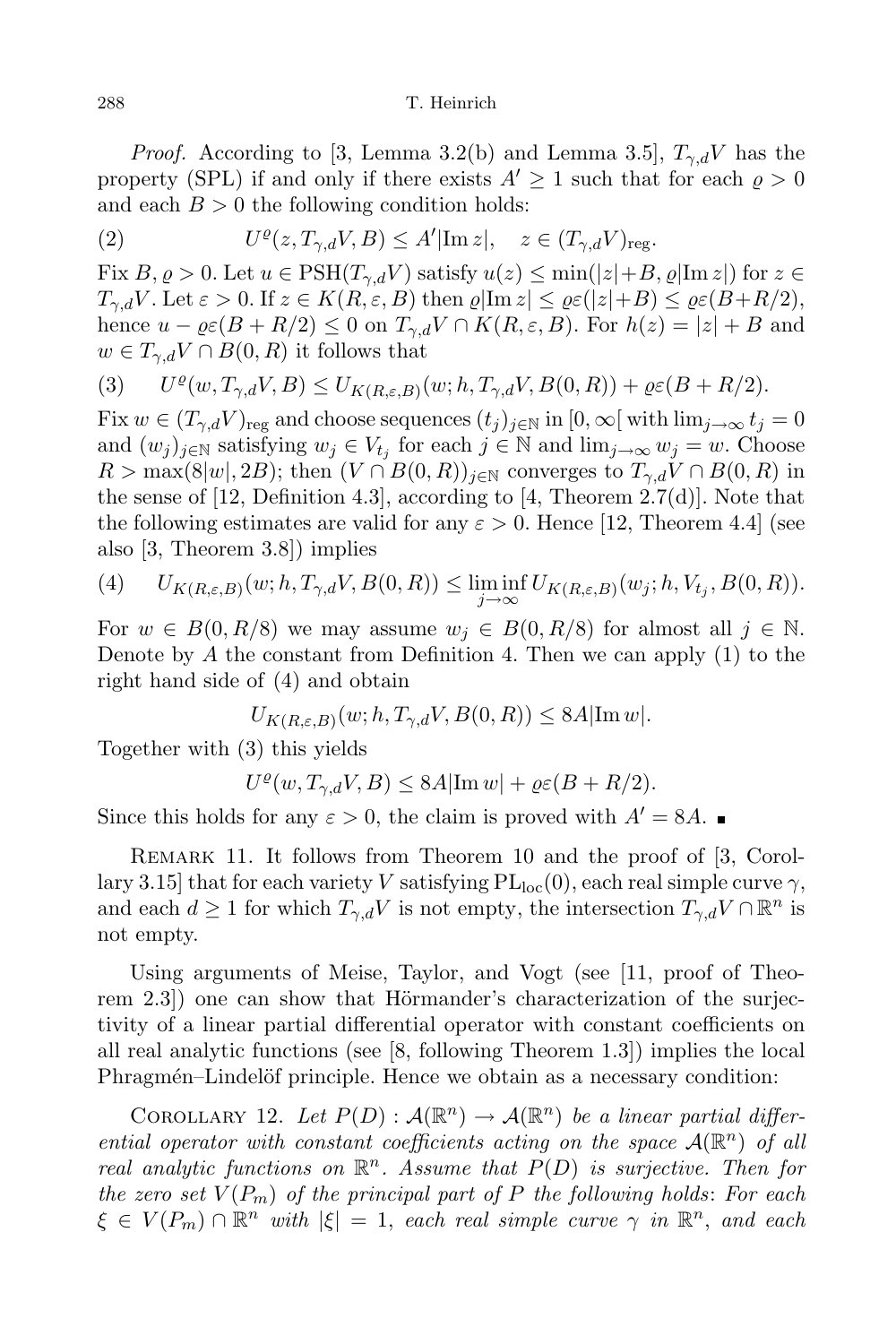$d \geq 1$  the limit variety  $T_{\gamma,d}(V(P_m) - \xi)$  satisfies (SPL), provided that it is not empty.

The following example shows that the result of Theorem 10 is an improvement of the one obtained by Braun, Meise, and Taylor in [4], where  $PL_{loc}(\xi)$  at any real point  $\xi \in T_{\gamma,d}V$  is shown to be necessary (as one part of hyperbolicity in conoids) for V to satisfy  $PL<sub>loc</sub>(0)$ .

EXAMPLE 13. Define  $f(x, y, z) \in \mathbb{C}[x, y, z]$  as

$$
f(x, y, z) := (y^2 - x^2)(y^2 - 2x^2)^2 + xy^2z^6 + z^{12}
$$

and let  $V := V(f)$ . We claim that V does not satisfy  $PL_{loc}(0)$ . To show this, fix  $\xi := (0, 0, 1)$  and the real simple curve  $\gamma(t) := t\xi, t > 0$ . We use [5, Proposition 4.3] to obtain the following limit varieties:

$$
T_{\gamma,d}V = T_0V = \{(x,y,z) \in \mathbb{C}^3 : (y^2 - x^2)(y^2 - 2x^2)^2 = 0\}, \quad d \in [1,2[,
$$
  
\n
$$
T_{\gamma,2}V = \{(x,y,z) \in \mathbb{C}^3 : g(x,y) := y^6 - 5x^2y^4 + (8x^4 + x)y^2 - 4x^6 + 1 = 0\},
$$
  
\n
$$
T_{\gamma,d}V = \emptyset, \quad d > 2.
$$

We show that  $T_{\gamma,2}V$  does not satisfy (SPL); then it follows from Theorem 10 that V cannot satisfy  $PL<sub>loc</sub>(0)$ . Let  $g<sub>m</sub>$  denote the principal part of g. According to [6, Proposition 15], the zero set  $V(g) \subset \mathbb{C}^2$  of g satisfies (SPL) if and only if the following two conditions hold:

- (a)  $V(g)$  satisfies  $PL_{loc}(\xi)$  at each  $\xi \in V(g) \cap \mathbb{R}^2$ .
- (b) For each  $\eta, \zeta \in S^1$  satisfying  $g_m(\zeta) \neq 0$  and  $\text{span}_{\mathbb{R}}(\eta, \zeta) = \mathbb{R}^2$  there exists  $R > 0$  such that for each  $t \in \mathbb{R}$  with  $|t| \geq R$ , the polynomial  $\lambda \mapsto q(t\eta + \lambda \xi)$  has only real zeros.

Note that  $g(x, y) = h(x, y^2)$  for  $h(x, y) = y^3 - 5x^2y^2 + (8x^4 + x)y - 4x^6 + 1$ , and that for fixed  $x \in \mathbb{R}$  each zero of  $g(x, y)$  is real if and only if each zero of  $h(x, y)$  is real and non-negative. Since deg  $h(x, \cdot) = 3$  it suffices to calculate the discriminant to decide where  $h(x, \cdot)$  has three real zeros. To normalize  $h(x, \cdot)$  substitute  $y = z + 5x^2/3$  to obtain  $h(x, z) = z^3 + 3pz + 2q$ with  $3p = -x^4/3 + x$  and  $2q = 2x^6/27 + 5x^3/3 + 1$ . Then the discriminant is defined as  $D := q^2 + p^3 = 2x^9/27 + 25x^6/26 + 47x^3/54 + 1/4$ . From  $D > 0$  for  $x > 0$  it follows that  $h(x, \cdot)$  has only one real zero, which implies that  $g(x, \cdot)$ has non-real zeros. Hence  $V(g)$  fails (b), so  $V(g)$  does not satisfy (SPL). This implies the claim for  $T_{\gamma,2}V = V(g) \times \mathbb{C}$ .

However, we can show that condition (a) is satisfied: Each point of  $T_{\gamma,2}V$ is regular, since the gradient of  $q$ ,

grad 
$$
g(x, y) = \begin{pmatrix} -10xy^4 + (32x^3 + 1)y^2 - 24x^5 \\ 2y(3y^4 - 10x^2y^2 + 8x^4 + x) \end{pmatrix}
$$
,